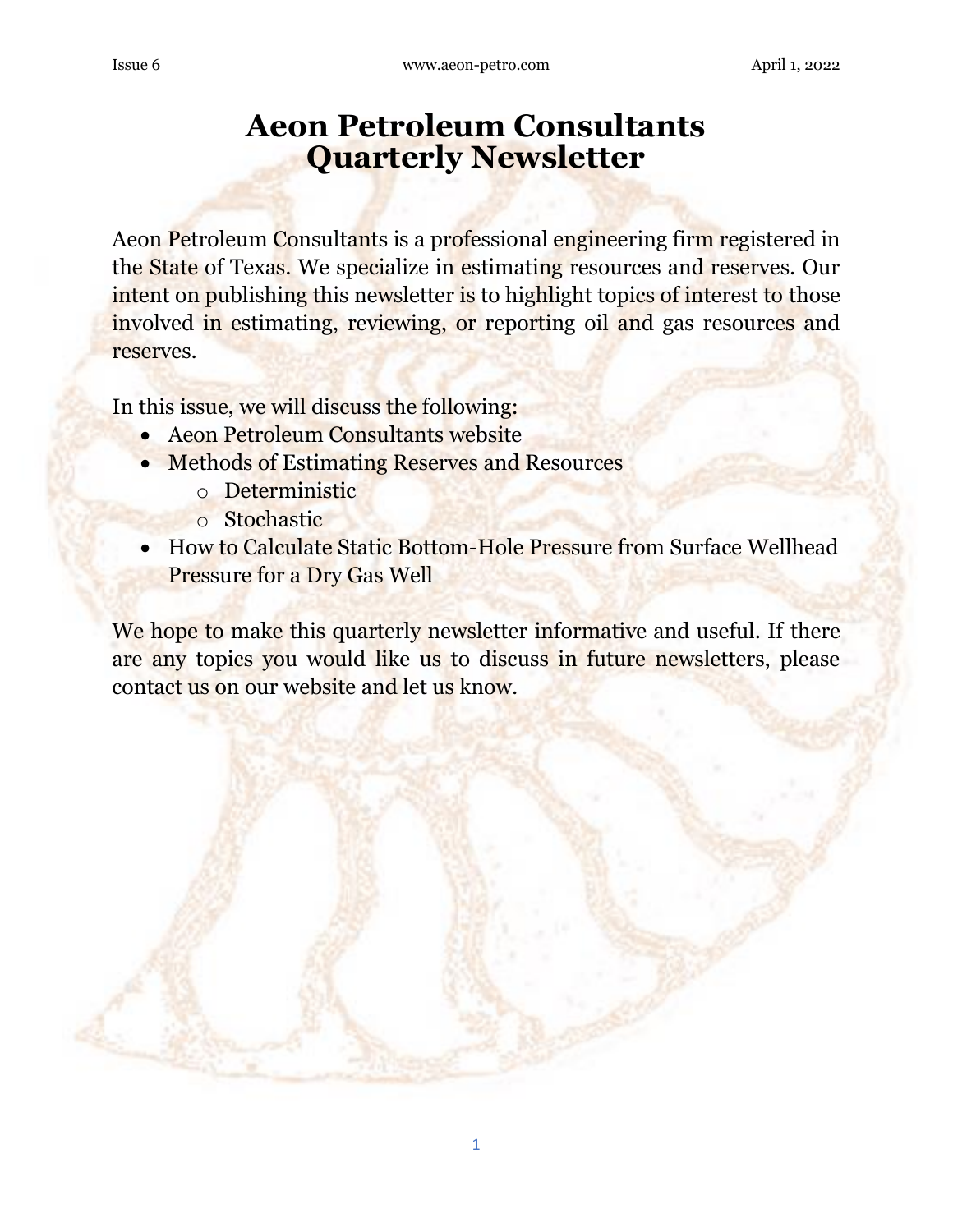### *Aeon Petroleum Consultants Website*

The website for Aeon Petroleum Consultants can be found at:

#### [www.aeon-petro.com](http://www.aeon-petro.com/)

The website contains topics and items that should be of interest to those estimating, reviewing or reporting oil and gas resources and reserves. Besides listing the services that Aeon Petroleum Consultants can provide to the oil and gas industry, there are items available for download, software created by Aeon Petroleum Consultants available for download or demo, videos, and resource and reserve guidelines for viewing and download.

Check out our offerings here:

[https://aeon-petro.com/supplement/shop/](http://www.aeon-petro.com/supplement/shop)

Please feel free to contact us regarding our services, software, or items you would like us to discuss in these newsletters.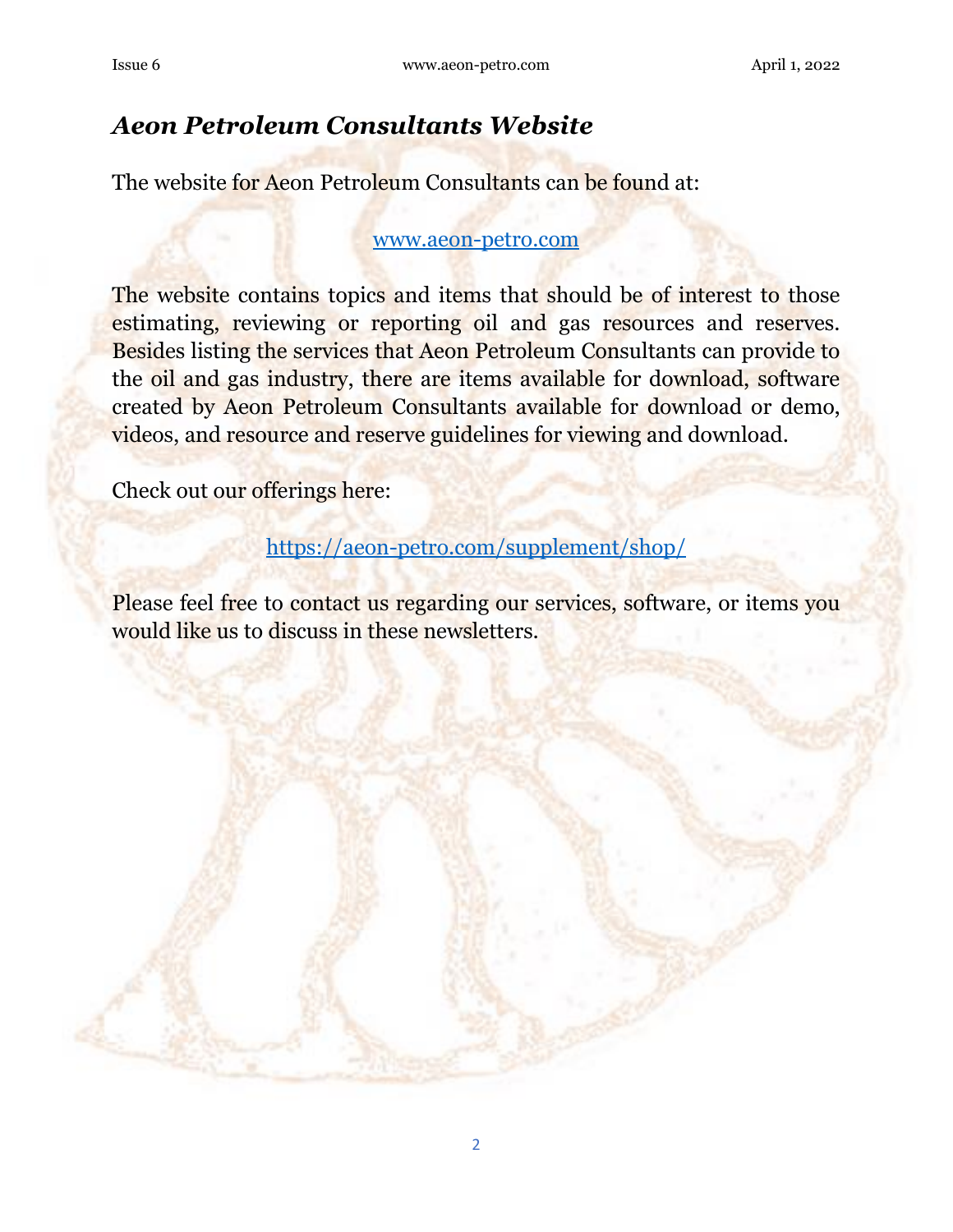### *Methods of Estimating Reserves and Resources*

There are **basically** two methods used to estimate oil and gas reserves or resources; deterministic and stochastic. In a given area it is possible that both methods might be used, depending on the available data.

The deterministic method is used where the range of uncertainty of the data is narrow or where production data or pressure decline data is available. Narrowing the range of uncertainty requires a large amount of data which, in turn, involves drilling a number of wells. The reserves or resources are estimated by direct calculations of fixed data values (area, thickness, porosity, etc.). Reserves or resources for producing wells are usually calculated using production decline or pressure decline trends.

The stochastic method (also referred to as the Monte Carlo method) is used when there is a wide range of uncertainty in the input data. A wide range of uncertainty would be expected in an exploration area where few, if any wells have been drilled. As an example, the calculation for oil or gas reserves and resources requires values for area, thickness, porosity, water or hydrocarbon saturation, formation volume factor, and recovery factor. For sparsely drilled areas, the ranges of each of these variables could be quite wide. Since there is no fixed value for each of these variables, a direct calculation is not possible. So, the stochastic method uses ranges and distributions of each variable as input. The ranges for input variables are usually specified at the 1<sup>st</sup> and 99<sup>th</sup> percentile values (referred to as P<sub>01</sub> and P<sub>99</sub>). The input distributions are typically normal, log-normal, or uniform statistical distributions and are determined by observation. Once the ranges and distributions of each variable are determined, the method estimates reserves or resources by statistically generating each of the variables and calculating a result. These calculations are repeated thousands of times. An average estimate of reserves or resources can be calculated as the average of these calculations.

Regardless of the method used, reserves are typically reported as proved, proved-plus-probable, proved-plus-probable-plus-possible and abbreviated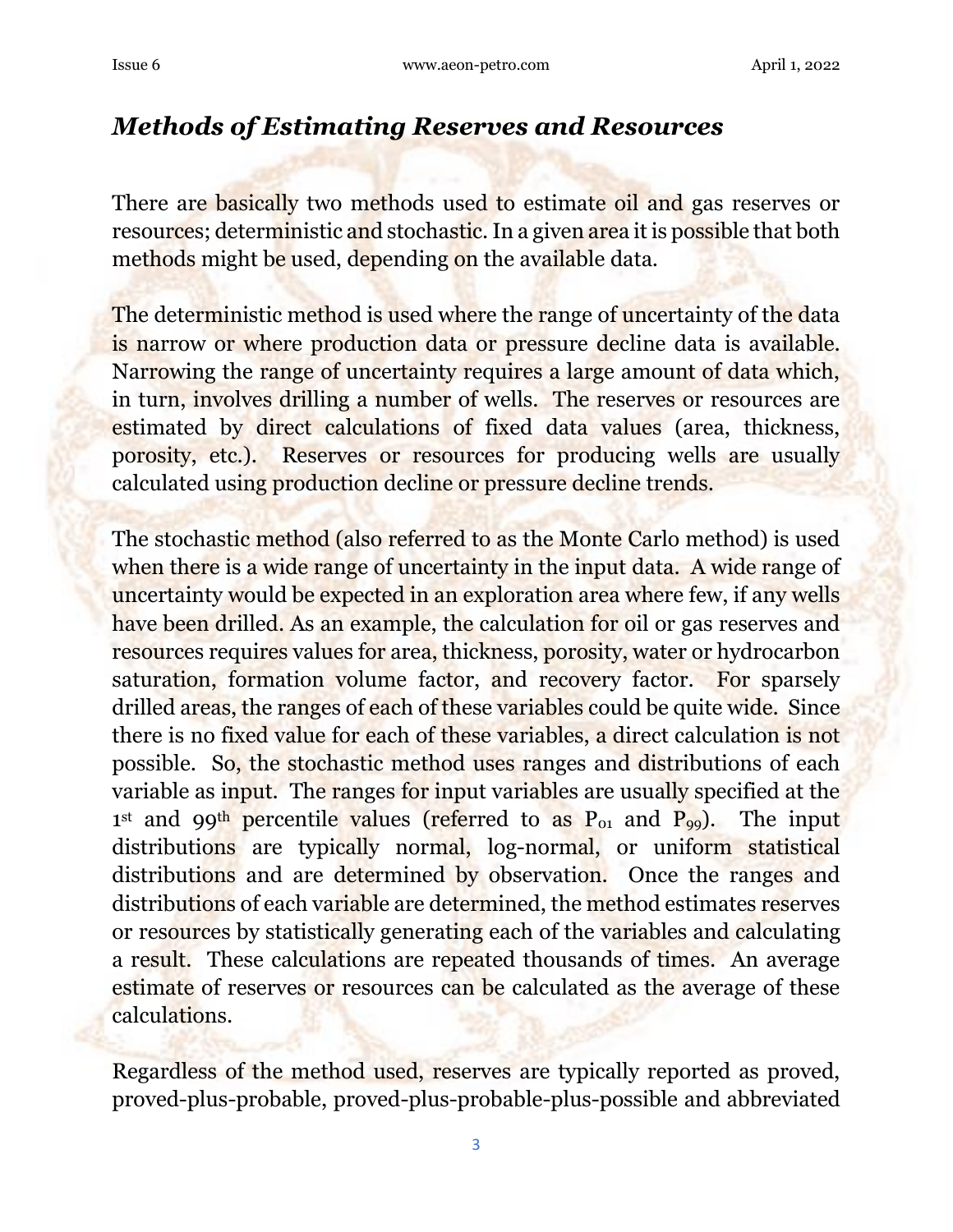as 1P, 2P, and 3P, respectively. The 1P, 2P, and 3P reserves are associated with the likelihood of recovery as the 90<sup>th</sup> ( $P_{90}$ ), 50<sup>th</sup> ( $P_{50}$ ), and 10<sup>th</sup> ( $P_{10}$ ) percentiles, respectively. In other words, there is a 90% chance the proved reserve estimates will eventually be recovered, 50% chance of recovering the 2P, and a 10% chance of recovering the 3P.

Resources are reported as either prospective resources (undiscovered) or contingent resources (discovered). Prospective resources use the symbol "U", while contingent resources use the symbol "C". prospective resources are reported as  $1U$ ,  $2U$ , and  $3U$  corresponding to the 90<sup>th</sup>,  $50<sup>th</sup>$ , and  $10<sup>th</sup>$ percentile likelihood of recovery. Similarly, contingent resources are reported as  $1C$ ,  $2C$ , and  $3C$  for the 90<sup>th</sup>,  $50<sup>th</sup>$ , and  $10<sup>th</sup>$  percentile likelihood of recovery. Because prospective resources are undiscovered (they might not have wells drilled or may not have been tested), there is usually a determination of risk associated with the resource estimates. The risks associated with prospective resources are source, migration, trap, and seal. These refer to a potential source of hydrocarbon generation, a migration pathway from the source to the reservoir, the possibility of a reservoir trap, and the ability of the trap to retain hydrocarbons. The risk factor is calculated by multiplying each of these individual risks together. Each of the estimates (1U, 2U, and 3U) are multiplied by the risk factor to obtain "Risk" Adjusted" 1U, 2U, and 3U estimates.

It should be noted that there is a significant difference between prospective and contingent resources, as prospective resources are undiscovered and contingent resources are discovered. Therefore, the difference between 1U and 3U is typically larger than the difference between 1C and 3C. It should also be noted that no amount of risk adjustment can be made to change prospective resources into contingent resources. Nor can any adjustment be made to prospective or contingent resources to change those estimates into reserves.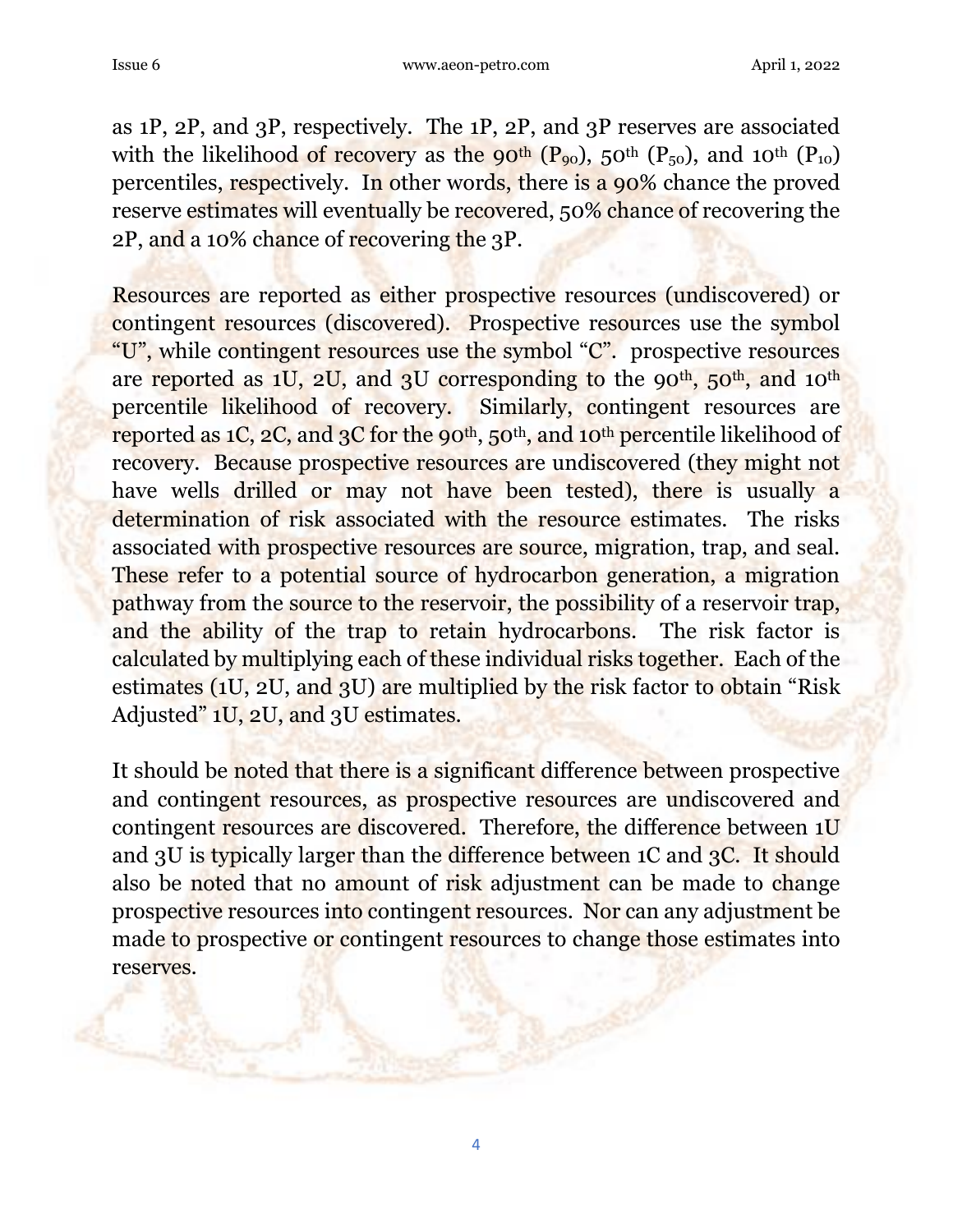## *How to Calculate Static Bottom-Hole Pressure from Surface Wellhead Pressure for a Dry Gas Well*

Static reservoir pressure is important for the calculation of production rates and pressure used in P/z versus cumulative production trends. Since well typically do not have bottom-hole pressure gauges installed, it is necessary to calculate the bottom-hole pressure using surface pressure readings.

As one moves down the wellbore from surface to reservoir, there is an increase in both pressure and temperature. Also, with a change in pressure and temperature is a change in gas compressibility (z-factor). With an assumption of no fluid in the wellbore, a formula has been developed that takes into account all these effects and allows one to calculate bottom-hole pressure from surface shut-in wellhead pressure as follows:

$$
P_{BH} = P_{WH} * e^{\left(\frac{0.01875\gamma_g * H_{GC}}{Z_{ave}*T_{ave}}\right)}
$$

where,

 $P_{BH}$  = bottom hole pressure (psia)  $P_{WH}$  = wellhead pressure (psia)  $\gamma_a =$  gas gravity (air = 1)  $H_{GC}$  = height of gas column (reservoir depth - vertical feet) *zave* = average z factor  $T_{ave}$  = average temperature  $({}^{\circ}R)$ 

Since zave is unknown until the bottom-hole pressure is calculated, it is initially estimated and calculations performed iteratively until a constant value is reached.

For low-pressure wells less than 2,000 feet, the formula can be used "as is" to calculate the bottom-hole pressure. However, for deeper and/or higherpressure wells, the height of the gas column or vertical feet between the surface and the reservoir is typically halved and the formula applied to the upper half and again to the lower half.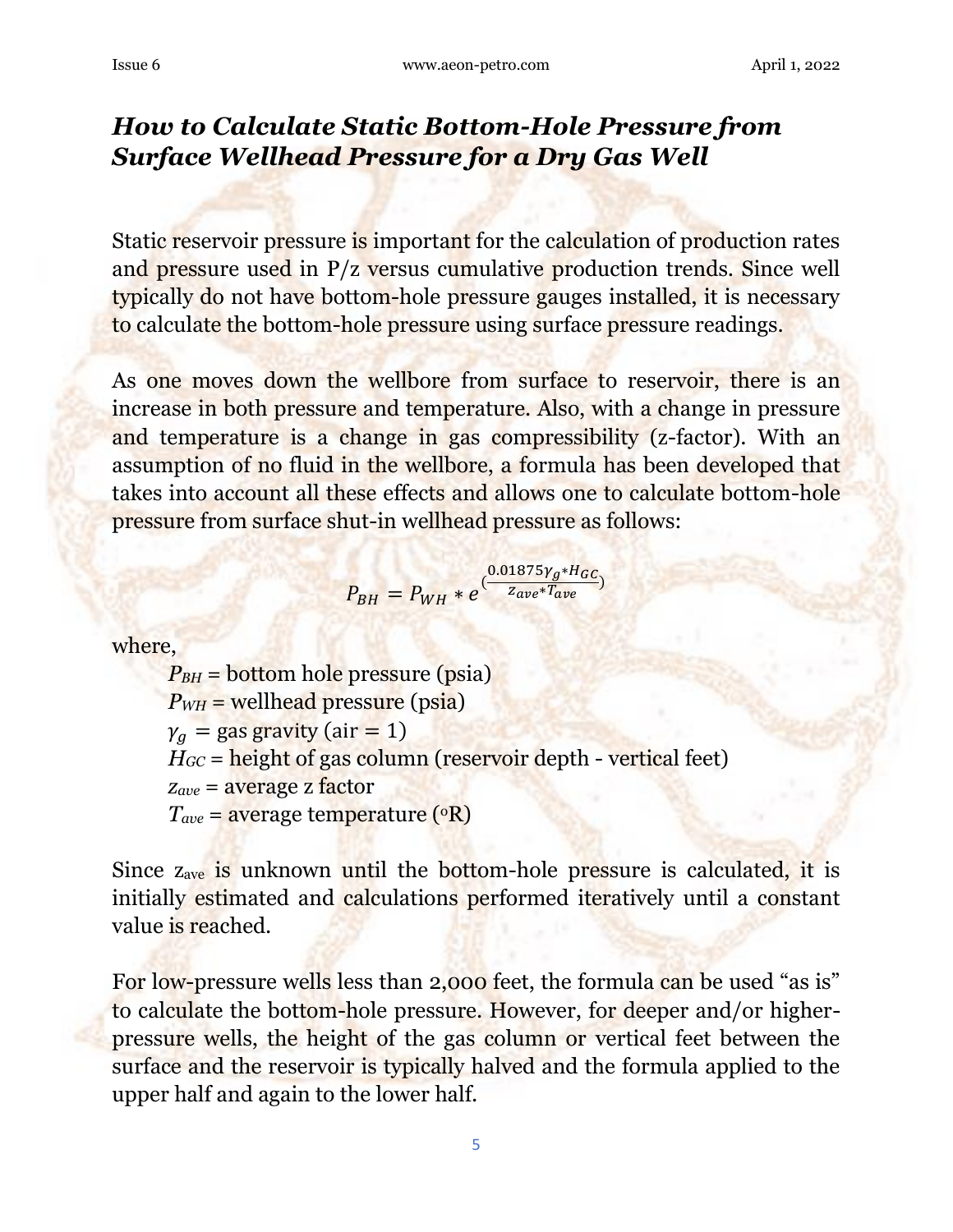The use of this formula is best illustrated by solving an example. Given below is an example problem:

Data:

 $P_{WH} = 1,875 \text{ psia}$  $H_{GC} = 5,400$  ft Gas gravity =  $0.720$ Wellhead temperature =  $68 °F$ Reservoir temperature =  $112 \text{ }^\circ F$ 

Solution:

Calculate the temperatures in  ${}^{\circ}R$ :

Wellhead temperature =  $68 + 460 = 528$  <sup>o</sup>R Reservoir temperature =  $112 + 460 = 572$  <sup>o</sup>R

Calculate the mid-point depth and temperature:

Mid-point depth =  $5,400 / 2 = 2,700$  ft Mid-point temperature =  $(528 + 572)/2 = 550$  <sup>o</sup>R

Set up a table (or use Excel) to iteratively calculate the upper half of the wellbore until a constant value is obtained. Input the initial z<sub>ave</sub> as the z-factor calculated at the surface pressure and the mid-point temperature. Shown below is a table for the upper half of the wellbore.

| $P_{WH}$<br>(psia) | <b>HGC</b><br>(f <sup>t</sup> ) | Gas<br>Gravity | $\mathbf{z}_{\text{ave}}$ | <b>Tave</b><br>$({}^{\rm o}R)$ | $\mathbf{P_{BH}}$<br>(psia) |
|--------------------|---------------------------------|----------------|---------------------------|--------------------------------|-----------------------------|
| 1,875              | 2,700                           | 0.72           | 0.680                     | 539                            | 2,071                       |
| 1,875              | 2,700                           | 0.72           | 0.675                     | 539                            | 2,073                       |
| 1,875              | 2,700                           | 0.72           | 0.675                     | 539                            | 2,073                       |

Notice that by the third iteration a constant value of z<sub>ave</sub> was obtained.